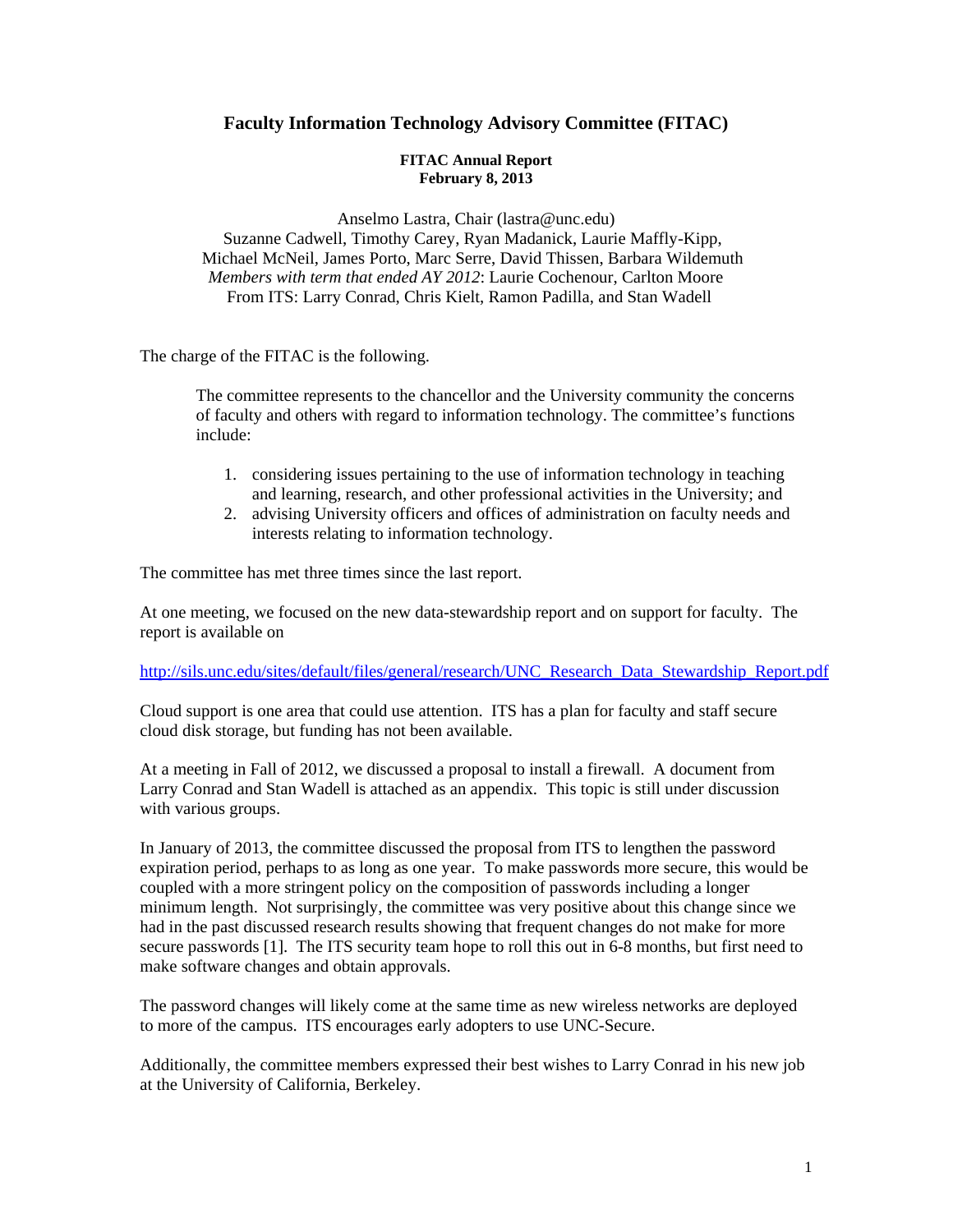A topic for future discussion is the effect of FERPA on faculty productivity. For example, are faculty members allowed to keep this semester's class grades on a laptop? We decided to invite university counsel and the Registrar to a future meeting on the topic. The goal is to publish guidelines.

[1] Yinqian Zhang, Fabian Monrose and M.K. Reiter. *The Security of Modern Password Expiration: An Algorithmic Framework and Empirical Analysis*. In Proceedings of ACM Conference on Computer and Communication Security, Chicago, 2010. See http://cs.unc.edu/~fabian/papers/PasswordExpire.pdf.

The FITAC web page is

http://faccoun.unc.edu/committees-2/appointed-committees/faculty-information-technology-advisory-committee/

or the shortcut

http://go.unc.edu/fitac

You can also use the following QR code.



Attachment: **Information Security Strategy/Philosophy at UNC Chapel Hill — September 18, 2012**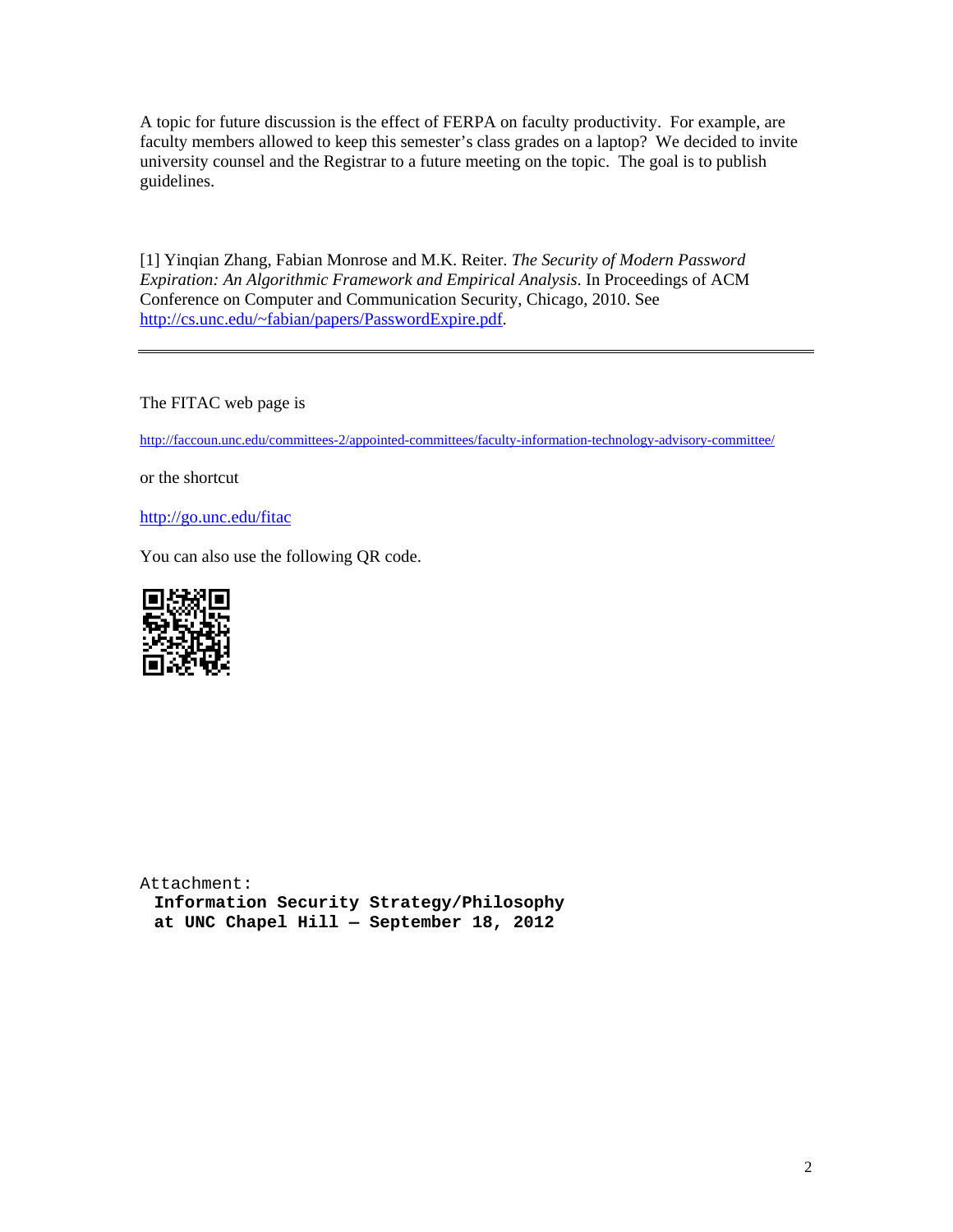## **Information Security Strategy/Philosophy At UNC Chapel Hill — September 18, 2012**

Network/Computer Security is a never ending challenge to keep University and personal information and resources safe from those who would do us harm or utilize them for their own purposes. Over the course of the last 10 years, Internet rogues/villains have become increasingly more and more sophisticated in their methods of attack. They're smart, creative, capable, motivated, relentless, automated and 24/7.

Most large organizations have made significant investment in tools and put policies and processes in place to attempt to thwart these attacks…and we have done the same. However, Higher Education institutions, including Carolina, have been slow to adopt a major philosophical shift in the way computer environments are structured that is the norm for most corporate and governmental organizations: restructuring their networks and network practices to make it more difficult for troublemakers to get in to do their work while, at the same time, making networks easier to manage.

The reason for this reluctance stems from a long tradition of academic sharing, openness and transparency. These are admirable goals that we should not lose sight of, yet we must face the realities of today, where a completely open network is an invitation to those who would steal our data, identities and ideas and misappropriate our resources. We must also acknowledge that – as the world and technology has changed around us – our institution (like other major research universities), with our high bandwidth connectivity and 60,000 networked devices, is a literal bounty of information and resources that are highly prized. We're a veritable "destination resort" for the worldwide criminal and hacker communities. From a student's information to a researcher's life's work to the identities of our community members to our intellectual property, our University is a gold mine of information.

Because of these present realities, it's time to take a fresh look at the network design and practices that are part and parcel of our information security philosophy to see if we can find a more secure balance that enables us to continue to be agile and effective as a campus, yet create a safer computing environment. In the coming weeks, ITS will be dialoging with campus partners to examine fundamental changes in our information security strategy; specifically in the following areas:

A) Adding network border protection (equipment and controls) at the points where we connect to the Internet to create an environment in which the default condition is secure ("lock down" access) and individuals and units must thoughtfully and purposefully place data/information in non/less secure locations ("open up" access). This is the exact opposite of our present environment where access is generally open and we lock-down access as an exception.